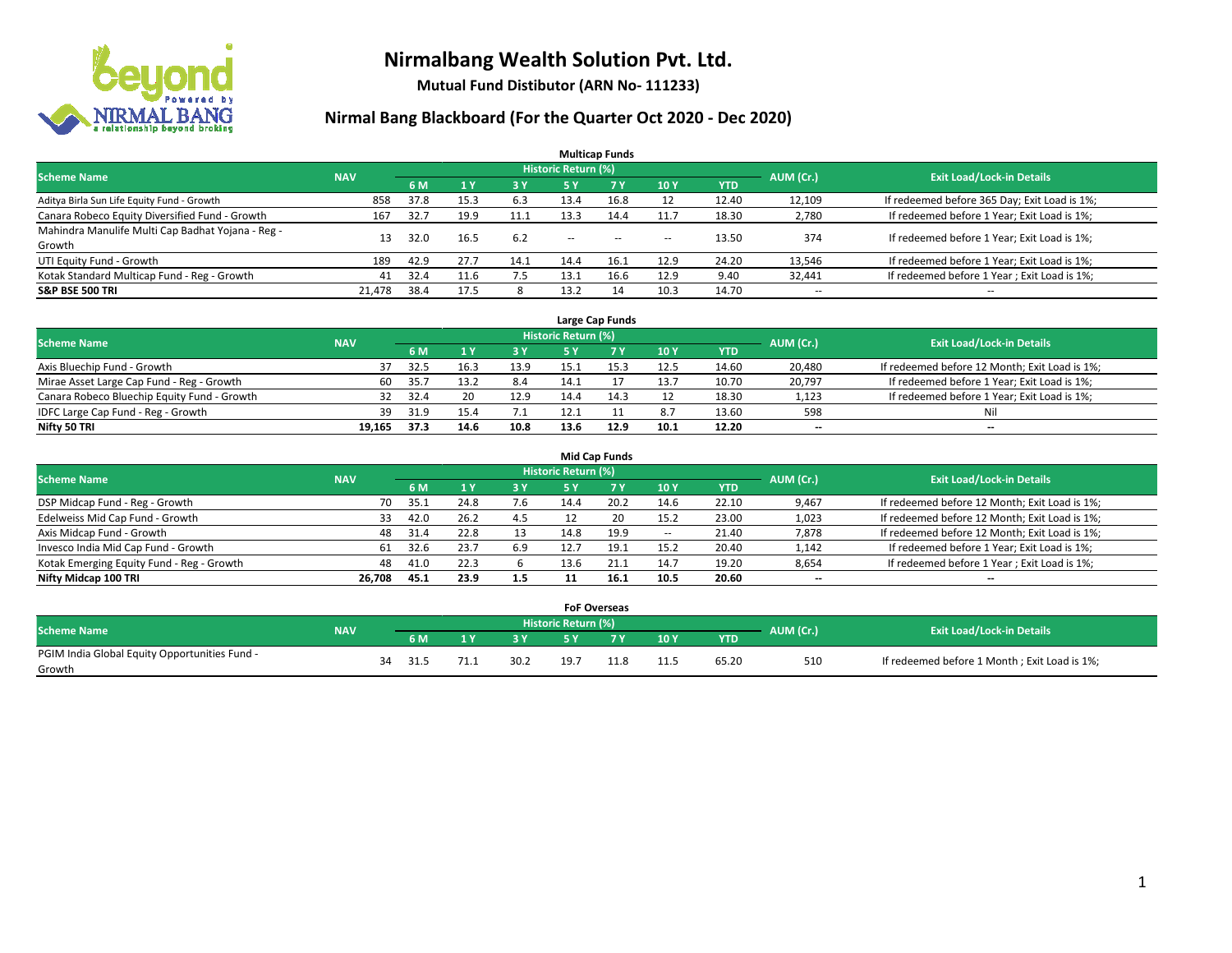

**Mutual Fund Distibutor (ARN No- 111233)**

|                                                  |            |      |      |      |                            | Large & Midcap |      |            |           |                                              |
|--------------------------------------------------|------------|------|------|------|----------------------------|----------------|------|------------|-----------|----------------------------------------------|
| <b>Scheme Name</b>                               | <b>NAV</b> |      |      |      | <b>Historic Return (%)</b> |                |      |            | AUM (Cr.) | <b>Exit Load/Lock-in Details</b>             |
|                                                  |            | 6 M  |      | 3 Y  | 5 Y                        | 7 Y            | 10Y  | <b>YTD</b> |           |                                              |
| Mirae Asset Emerging Bluechip Fund - Growth      | 69         | 40.0 | 22.6 | 10.3 | 17.7                       | 24.9           | 20.4 | 19.10      | 13,405    | If redeemed before 1 Year; Exit Load is 1%;  |
| Canara Robeco Emerging Equities - Growth         | 116        | 37.0 | 22.5 | 7.2  |                            | 23.4           | 17.7 | 20.20      | 6,881     | If redeemed before 1 Year; Exit Load is 1%;  |
| Principal Emerging Bluechip Fund - Growth        | 127        | 37.2 | 20.5 | 4.9  | 14.3                       | 20.5           | 14.7 | 17.70      | 2,324     | If redeemed before 365 Day; Exit Load is 1%; |
| Invesco India Growth Opportunities Fund - Growth | 40         | 30.4 |      | 7.3  | 12.7                       | 14.8           | 11.4 | 9.10       | 3,278     | If redeemed before 1 Year; Exit Load is 1%;  |
| Sundaram Large and Mid Cap Fund - Reg - Growth   | 39         | 32.7 |      | 6.1  |                            | 15.4           | 10.6 | 5.00       | 1,353     | If redeemed before 365 Day; Exit Load is 1%; |
| NIFTY Large Midcap 250 TRI                       | 8.734      | 40.1 | 20.7 |      | 13.6                       | 16.2           | 11.7 | 17.70      | $- -$     | $\overline{\phantom{a}}$                     |

|                                                     |            |                                  |      |           |      | <b>Focused Funds</b> |                          |            |        |                                               |
|-----------------------------------------------------|------------|----------------------------------|------|-----------|------|----------------------|--------------------------|------------|--------|-----------------------------------------------|
| <b>Scheme Name</b>                                  | AUM (Cr.)  | <b>Exit Load/Lock-in Details</b> |      |           |      |                      |                          |            |        |                                               |
|                                                     | <b>NAV</b> | 6 M                              |      | <b>3Y</b> | 5 Y  | <b>7Y</b>            | 10Y                      | <b>YTD</b> |        |                                               |
| Axis Focused 25 Fund - Growth                       | 36         | 38.0                             | 18.4 | 11.6      | 16.4 | 16.6                 | $\overline{\phantom{a}}$ | 16.00      | 13,359 | If redeemed before 12 Month; Exit Load is 1%; |
| ICICI Prudential Focused Equity Fund - Ret - Growth | 36         | 28.1                             | 24.4 | 6.9       |      | 11.7                 | 9.4                      | 22.20      | 894    | If redeemed before 1 Year; Exit Load is 1%;   |
| SBI Focused Equity Fund - Growth                    | 172        | 29.1                             | 14.6 | 8.8       | 13.9 |                      | 15.7                     | 12.00      | 12,020 | If redeemed before 1 Year; Exit Load is 1%;   |
| <b>S&amp;P BSE 500 TRI</b>                          | 21.478     | 38.4                             | 17.5 |           | 13.2 |                      | 10.3                     | 14.70      | $- -$  | $\overline{\phantom{a}}$                      |

|                                    |            |           |                                  |      |      | <b>Small Cap Funds</b> |                          |            |       |                                               |
|------------------------------------|------------|-----------|----------------------------------|------|------|------------------------|--------------------------|------------|-------|-----------------------------------------------|
| <b>Scheme Name</b>                 | <b>NAV</b> | AUM (Cr.) | <b>Exit Load/Lock-in Details</b> |      |      |                        |                          |            |       |                                               |
|                                    |            | 6 M       |                                  |      |      |                        | 10Y                      | <b>YTD</b> |       |                                               |
| Axis Small Cap Fund - Reg - Growth | 38         | 39.0      |                                  | 10.1 | 14.4 |                        | $\overline{\phantom{a}}$ | 18.30      | 3,366 | If redeemed before 12 Month; Exit Load is 1%; |
| DSP Small Cap Fund - Reg - Growth  | 70         | 50.8      | 36.8                             | 1.3  |      |                        | 15.6                     | 31.00      | 5,791 | If redeemed before 12 Month; Exit Load is 1%; |
| SBI Small Cap Fund - Growth        | 70         | 49.6      | 32.9                             | 4.9  | 16.8 |                        | 19.1                     | 30.40      | 6,202 | If redeemed before 1 Year; Exit Load is 1%;   |
| Nifty Smallcap 100 TRI             | 8.469      | 55.9      | 23.6                             | -6.7 | 6.3  | 12.5                   | 7.3                      | 18.20      | $-$   | $\overline{\phantom{a}}$                      |

| ELSS Schemes (Tax Saving u/s 80-C)                                                                              |       |      |                |      |               |             |                          |            |        |                          |  |  |  |  |
|-----------------------------------------------------------------------------------------------------------------|-------|------|----------------|------|---------------|-------------|--------------------------|------------|--------|--------------------------|--|--|--|--|
| <b>Historic Return (%)</b><br><b>Exit Load/Lock-in Details</b><br><b>Scheme Name</b><br>AUM (Cr.)<br><b>NAV</b> |       |      |                |      |               |             |                          |            |        |                          |  |  |  |  |
|                                                                                                                 |       | 6 M  | 1 <sup>1</sup> | 3 Y  | <b>5Y</b>     | <b>77 Y</b> | 10Y                      | <b>YTD</b> |        |                          |  |  |  |  |
| Aditya Birla Sun Life Tax Relief 96 - Growth                                                                    | 35    | 25.5 | 11.7           | 4.1  | 11.1          | 16          | 11.6                     | 9.80       | 12,118 | Nil                      |  |  |  |  |
| Axis Long Term Equity Fund - Growth                                                                             | 57    | 34.8 | 18.9           | 11.8 | 14.2          | 18.8        | 16.4                     | 15.50      | 25,618 | Nil                      |  |  |  |  |
| Canara Robeco Equity Tax Saver Fund - Growth                                                                    | 83    | 37.5 | 24.6           | 12.5 | 13.7          | 15.3        | 12.2                     | 21.90      | 1,333  | Nil                      |  |  |  |  |
| Invesco India Tax Plan - Growth                                                                                 | 61    | 32.2 | 16             | 8.1  | 12.5          | 16.5        | 13                       | 14.10      | 1,280  | Nil                      |  |  |  |  |
| Mirae Asset Tax Saver Fund - Reg - Growth                                                                       | 23.   | 41.7 | 21.1           | 10.8 | $\sim$ $\sim$ | $\sim$      | $\overline{\phantom{a}}$ | 18.10      | 5,045  | Nil                      |  |  |  |  |
| S&P BSE 200 TRI                                                                                                 | 6.942 | 37.7 | 16.8           | 9.2  | 13.6          | 14          | 10.5                     | 14.20      | $- -$  | $\overline{\phantom{a}}$ |  |  |  |  |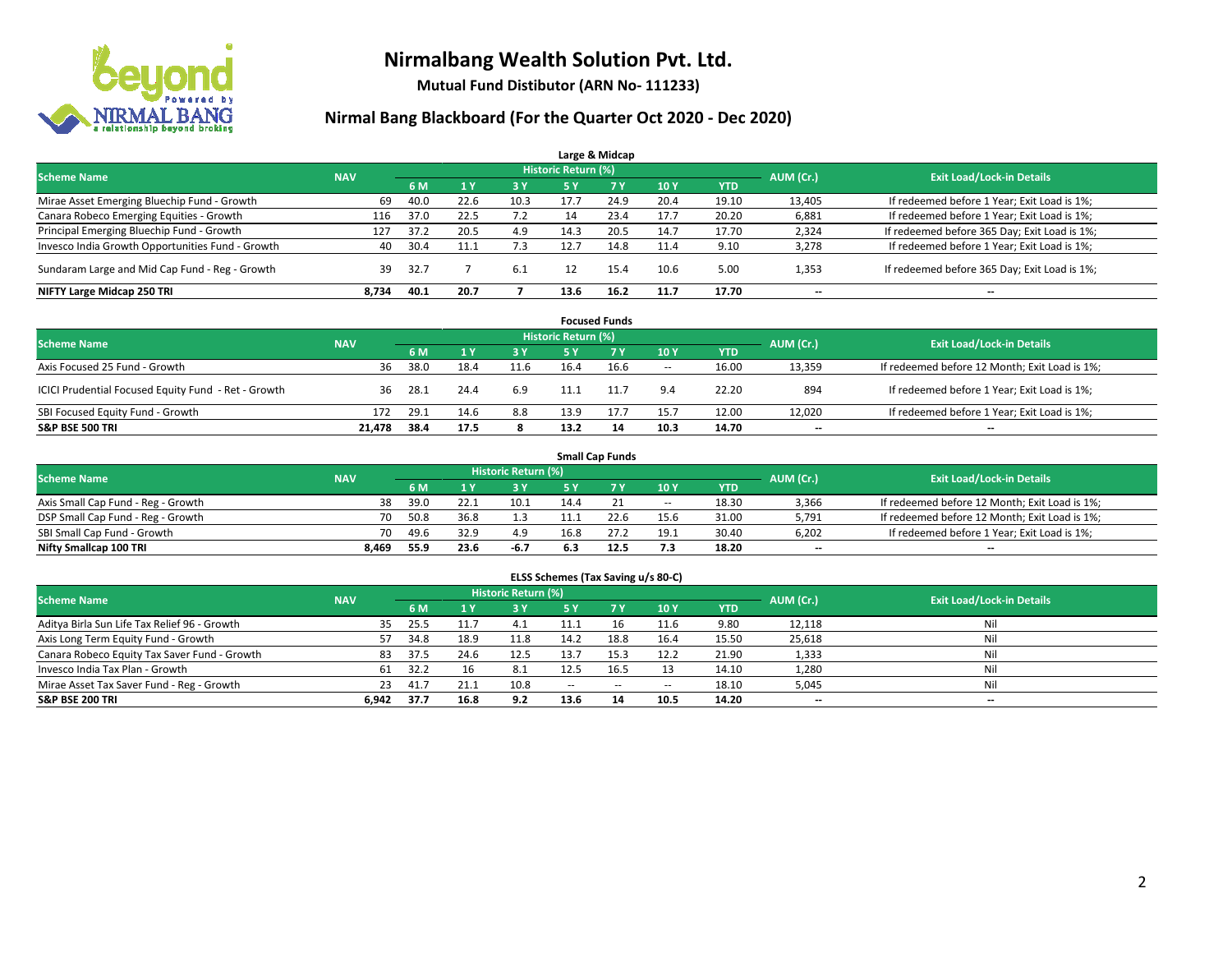

**Mutual Fund Distibutor (ARN No- 111233)**

| <b>Solution Oriented</b>                                  |            |      |      |                            |      |            |               |            |           |                                                                                                                                                           |  |  |  |
|-----------------------------------------------------------|------------|------|------|----------------------------|------|------------|---------------|------------|-----------|-----------------------------------------------------------------------------------------------------------------------------------------------------------|--|--|--|
| <b>Scheme Name</b>                                        | <b>NAV</b> |      |      | <b>Historic Return (%)</b> |      |            |               |            | AUM (Cr.) | <b>Exit Load/Lock-in Details</b>                                                                                                                          |  |  |  |
|                                                           |            | 6 M  | 1 Y  | 3 Y                        | 5 Y  | <b>7 Y</b> | 10Y           | <b>YTD</b> |           |                                                                                                                                                           |  |  |  |
| <b>HDFC Childrens Gift Fund</b>                           | 143        | 30.5 | 16.5 | 7.6                        | 12   | 14.4       | 13.2          | 14.90      | 3.798     | If redeemed before 1 Year; Exit Load is 3%; If redeemed bet. 1 Year<br>to 2 Year; Exit Load is 2%; If redeemed bet. 2 Year to 3 Year; Exit<br>Load is 1%: |  |  |  |
| Tata Retirement Savings Fund - Moderate Plan - Reg        | 35         | 25.9 | 13.7 | 6.6                        | 12.4 | 16.6       | $\sim$ $\sim$ | 12.30      | 1,252     | If redeemed before 61 Month; Exit Load is 1%;                                                                                                             |  |  |  |
| Tata Retirement Savings Fund - Progressive Plan -<br>Reg  | 35         | 29.4 | 12.8 | 6.5                        | 13.4 | 16.3       | $ -$          | 11.40      | 889       | If redeemed before 61 Month; Exit Load is 1%;                                                                                                             |  |  |  |
| Tata Retirement Savings Fund - Reg - Conservative<br>Plan | 23         | 10.5 | 11.6 | 6.6                        | 9.2  | 10.2       | $\!-$         | 10.70      | 157       | If redeemed before 61 Month; Exit Load is 1%;                                                                                                             |  |  |  |
| <b>S&amp;P BSE 200 TRI</b>                                | 6,942      | 37.7 | 16.8 | 9.2                        | 13.6 | 14         | 10.5          | 14.20      | --        | --                                                                                                                                                        |  |  |  |

| <b>Index Fund</b>                                  |            |                                  |      |       |      |           |      |            |       |                                               |  |  |  |  |
|----------------------------------------------------|------------|----------------------------------|------|-------|------|-----------|------|------------|-------|-----------------------------------------------|--|--|--|--|
| <b>Scheme Name</b>                                 | AUM (Cr.)  | <b>Exit Load/Lock-in Details</b> |      |       |      |           |      |            |       |                                               |  |  |  |  |
|                                                    | <b>NAV</b> | 6 M                              |      | $-3V$ | 5 Y  | <b>7Y</b> | 10Y  | <b>YTD</b> |       |                                               |  |  |  |  |
| HDFC Index Fund-NIFTY 50 Plan                      | 124        | 36.9                             | 13.6 | 10.2  | 12.9 | 12.3      | 9.3  | 11.30      | 2,193 | If redeemed before 3 Day; Exit Load is 0.25%; |  |  |  |  |
| ICICI Prudential Nifty Next 50 Index Fund - Growth | 28         | 28.7                             | 15.1 | 1.9   | 11.2 | 14.4      | 10.5 | 12.30      | 894   | Nil                                           |  |  |  |  |
| UTI Nifty Index Fund - Growth                      | 89         | 37.1                             |      | 10.4  | 13.1 | 12.3      | 9.3  | 11.60      | 3,037 | Nil                                           |  |  |  |  |
| Nifty 50 TRI                                       | 19,165     | 37.3                             | 14.6 | 10.8  | 13.6 | 12.9      | 10.1 | 12.20      | $- -$ | $\overline{\phantom{a}}$                      |  |  |  |  |

|                                       |            |                                  |      |      |      | <b>Contra/Value Fund</b> |      |       |       |                                             |
|---------------------------------------|------------|----------------------------------|------|------|------|--------------------------|------|-------|-------|---------------------------------------------|
| <b>Scheme Name</b>                    | AUM (Cr.)  | <b>Exit Load/Lock-in Details</b> |      |      |      |                          |      |       |       |                                             |
|                                       | <b>NAV</b> | 6 M                              |      | 2 V. |      | 7 V                      | 10Y  | YTD   |       |                                             |
| Invesco India Contra Fund - Growth    | 58         | 35.0                             | 20.7 |      | 14.4 | 18.6                     | 13.4 | 18.00 | 5,609 | If redeemed before 1 Year; Exit Load is 1%; |
| UTI Value Opportunities Fund - Growth | 75         | 36.4                             | 19.1 | 8.7  |      |                          | 10.3 | 15.90 | 4,931 | If redeemed before 1 Year; Exit Load is 1%; |
| <b>S&amp;P BSE 500 TRI</b>            | 21.478     | 38.4                             | 17.5 |      | 13.2 |                          | 10.3 | 14.70 | $- -$ | $-$                                         |

| Sector/Thematic                                                           |            |      |                |                          |      |      |      |            |           |                                               |  |  |  |
|---------------------------------------------------------------------------|------------|------|----------------|--------------------------|------|------|------|------------|-----------|-----------------------------------------------|--|--|--|
| <b>Scheme Name</b>                                                        | <b>NAV</b> |      |                | Historic Return (%)      |      |      |      |            | AUM (Cr.) | <b>Exit Load/Lock-in Details</b>              |  |  |  |
|                                                                           |            | 6 M  | 4 <sup>v</sup> | 3 Y                      | 5 Y  | 7Y   | 10Y  | <b>YTD</b> |           |                                               |  |  |  |
| Canara Robeco Consumer Trends Fund - Reg -<br>Growth                      | 49         | 33.4 | 18             | 11                       | 15.4 | 17.8 | 13.7 | 16.20      | 460       | If redeemed before 1 Year; Exit Load is 1%;   |  |  |  |
| Mirae Asset Great Consumer Fund - Growth                                  | 41         | 31.8 | 11.6           | 7.6                      | 13.6 | 15.9 | --   | 9.80       | 1,057     | If redeemed before 1 Year; Exit Load is 1%;   |  |  |  |
| <b>ICICI Prudential Technology Fund - Growth</b>                          | 92         | 70.1 | 61.2           | 26.2                     | 17.7 | 17.6 |      | 57.90      | 938       | If redeemed before 15 Day; Exit Load is 1%;   |  |  |  |
| Nippon India Pharma Fund - Growth                                         | 245        | 28.7 | 63.9           | 20.5                     | 11.1 | 17.7 | 16.1 | 61.00      | 4,151     | If redeemed before 1 Month; Exit Load is 1%;  |  |  |  |
| BNP Paribas India Consumption Fund - Reg - Growth                         | 15         | 25.6 | 17.8           | $\overline{\phantom{a}}$ |      |      | --   | 15.10      | 613       | If redeemed before 12 Month; Exit Load is 1%; |  |  |  |
| ICICI Prudential Banking and Financial Services Fund -<br>Retail - Growth | 65         | 45.1 | -5             | 2.2                      | 13.9 | 16.5 | 13.1 | $-7.30$    | 3,289     | If redeemed before 15 Day; Exit Load is 1%;   |  |  |  |
| <b>S&amp;P BSE 500 TRI</b>                                                | 21.478     | 38.4 | 17.5           |                          | 13.2 | 14   | 10.3 | 14.70      | --        | --                                            |  |  |  |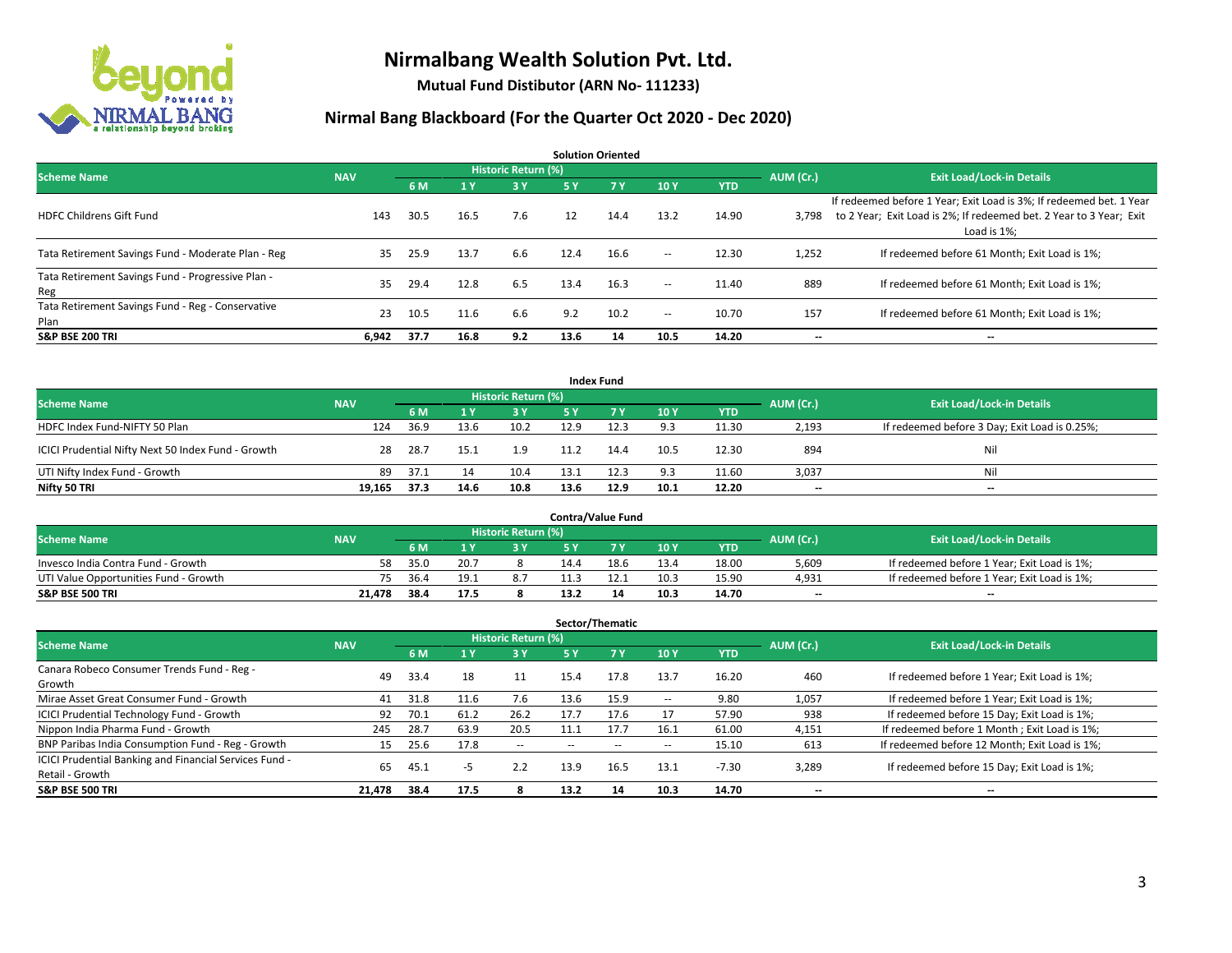

**Mutual Fund Distibutor (ARN No- 111233)**

| <b>Dynamic Asset Allocation Funds</b>                      |            |      |      |                            |      |        |            |            |           |                                               |  |  |  |  |
|------------------------------------------------------------|------------|------|------|----------------------------|------|--------|------------|------------|-----------|-----------------------------------------------|--|--|--|--|
| <b>Scheme Name</b>                                         | <b>NAV</b> |      |      | <b>Historic Return (%)</b> |      |        |            |            | AUM (Cr.) | <b>Exit Load/Lock-in Details</b>              |  |  |  |  |
|                                                            |            | 6 M  |      | <b>3Y</b>                  | 5 Y  | 7 Y.   | <b>10Y</b> | <b>YTD</b> |           |                                               |  |  |  |  |
| ICICI Prudential Balanced Advantage Fund - Reg -<br>Growth | 42         | 22.8 | 12.2 | 8.1                        | 10.5 | 12.1   | 11.8       | 10.50      | 27,647    | If redeemed before 1 Year; Exit Load is 1%;   |  |  |  |  |
| Nippon India Balanced Advantage Fund - Growth              | 103        | 20.4 | 10.8 | 6.6                        | 10.4 | 12.1   | 9.6        | 9.10       | 2,856     | If redeemed before 12 Month; Exit Load is 1%; |  |  |  |  |
| Edelweiss Balanced Advantage Fund - Growth                 | 30         | 21.6 | 21.7 | 10.1                       | 10.4 | 11.8   | 10         | 19.90      | 1,924     | If redeemed before 365 Day; Exit Load is 1%;  |  |  |  |  |
| Kotak Balanced Advantage Fund - Reg - Growth               | 13         | 20.5 |      | $\sim$                     | $-$  | $\sim$ | $\!-$      | 11.80      | 5,180     | If redeemed before 1 Year; Exit Load is 1%;   |  |  |  |  |
| NIFTY 50 Hybrid Composite Debt 65:35 Index                 | 12.063     | 25.3 | 16   | 11.1                       | 12.6 | 12.2   | 10.1       | 14.20      | --        | --                                            |  |  |  |  |

| <b>Hybrid Aggressive</b>                        |            |      |      |                            |      |      |        |            |           |                                               |  |  |  |
|-------------------------------------------------|------------|------|------|----------------------------|------|------|--------|------------|-----------|-----------------------------------------------|--|--|--|
| <b>Scheme Name</b>                              | <b>NAV</b> |      |      | <b>Historic Return (%)</b> |      |      |        |            | AUM (Cr.) | <b>Exit Load/Lock-in Details</b>              |  |  |  |
|                                                 |            | 6 M  |      | 3 Y                        |      |      | 10Y    | <b>YTD</b> |           |                                               |  |  |  |
| Canara Robeco Equity Hybrid Fund - Growth       | 196        | 24.9 | 17.9 | 10.2                       | 11 Q | 15.1 | 12.4   | 16.50      | 3,906     | If redeemed before 1 Year; Exit Load is 1%;   |  |  |  |
| SBI Equity Hybrid Fund - Growth                 | 161        | 24.7 | 12.5 | 8.3                        |      | 14.6 | 11.9   | 10.20      | 34,353    | If redeemed before 12 Month; Exit Load is 1%; |  |  |  |
| Mirae Asset Hybrid - Equity Fund - Reg - Growth | 18         | 26.0 |      | 8.6                        | 12.6 | $-$  | $\sim$ | 11.30      | 4,139     | If redeemed before 1 Year; Exit Load is 1%;   |  |  |  |
| ICICI Prudential Equity & Debt Fund - Growth    | 151        | 25.1 |      | 5.4                        |      | 13.9 | 12.6   | 7.90       | 16,331    | If redeemed before 1 Year; Exit Load is 1%;   |  |  |  |
| NIFTY 50 Hybrid Composite Debt 65:35 Index      | 12.063     | 25.3 | 16   | 11.1                       | 12.6 | 12.2 | 10.1   | 14.20      | $- -$     | $\overline{\phantom{a}}$                      |  |  |  |

|                                         |            |     |      |                     |      | Gold |                          |            |                          |                                                                  |
|-----------------------------------------|------------|-----|------|---------------------|------|------|--------------------------|------------|--------------------------|------------------------------------------------------------------|
| <b>Scheme Name</b>                      | <b>NAV</b> |     |      | Historic Return (%) |      |      |                          |            | AUM (Cr.)                | <b>Exit Load/Lock-in Details</b>                                 |
|                                         |            | 6 M |      | <b>3Y</b>           | 5 Y  |      | 10Y                      | <b>YTD</b> |                          |                                                                  |
| HDFC Gold Fund - Growth                 | 16         |     | 28.7 | 18.1                | 12.8 | 5.6  | $\overline{\phantom{a}}$ | 24.50      | 1,005                    | If redeemed before 6 Months; Exit Load is 2%; If redeemed bet. 6 |
|                                         |            |     |      |                     |      |      |                          |            |                          | Months to 12 Months; Exit Load is 1%;                            |
| Kotak Gold Fund - Reg - Growth          | 20         | 2.6 |      | 19.1                |      | 5.6  | $\hspace{0.05cm} \ldots$ | 24.00      | 749                      | If redeemed before 1 Year; Exit Load is 1%;                      |
| Nippon India Gold Savings Fund - Growth | 20         | 2.2 | 27.9 | 18                  | 12.4 | 5.4  | $\!-$                    | 23.70      | 1,302                    | If redeemed before 15 Day; Exit Load is 1%;                      |
| <b>Prices of Gold</b>                   | 48.985     | 3.8 | 30.1 | 19.7                | 14.2 |      | 9.2                      | 25.40      | $\overline{\phantom{a}}$ | $\overline{\phantom{a}}$                                         |

| <b>Arbitrage Fund</b>                      |            |    |      |     |                     |     |     |        |            |           |                                                 |  |  |
|--------------------------------------------|------------|----|------|-----|---------------------|-----|-----|--------|------------|-----------|-------------------------------------------------|--|--|
| <b>Scheme Name</b>                         | <b>NAV</b> |    |      |     | Historic Return (%) |     |     |        |            | AUM (Cr.) | <b>Exit Load/Lock-in Details</b>                |  |  |
|                                            |            |    | 4 M. | 3 M | 6 M                 |     |     | 3 Y    | <b>YTD</b> |           |                                                 |  |  |
| IDFC Arbitrage Fund - Reg - Growth         |            | 25 | 3.4  |     | 2.8                 |     |     | 5.4    | 3.80       | 7,084     | If redeemed before 1 Month; Exit Load is 0.25%; |  |  |
| Kotak Equity Arbitrage Fund - Reg - Growth |            | 29 | -3.3 |     | 2.9                 | 4.2 |     |        | 4.30       | 15,302    | If redeemed before 30 Day; Exit Load is 0.25%;  |  |  |
| Tata Arbitrage Fund - Reg - Growth         |            |    | 35   |     | 3.3                 | 4.9 | $-$ | $\sim$ | 5.00       | 2.487     | If redeemed before 30 Day; Exit Load is 0.25%;  |  |  |
| Nippon India Arbitrage Fund - Growth       |            |    |      | 3.b |                     |     |     | 5.8    | 4.30       | 8.178     | If redeemed before 1 Month; Exit Load is 0.25%; |  |  |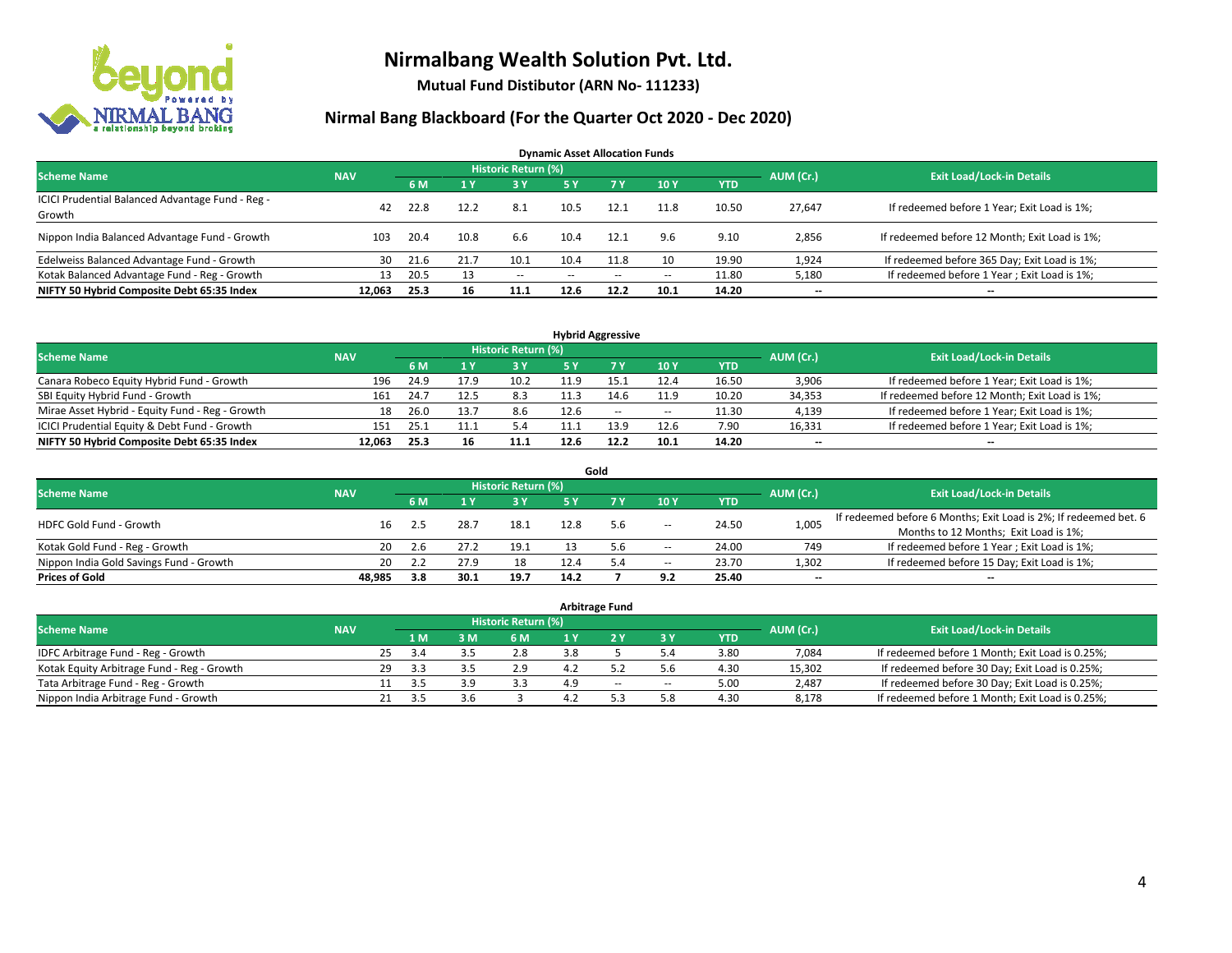

**Mutual Fund Distibutor (ARN No- 111233)**

| <b>Overnight Fund</b>                          |                          |     |     |                            |     |              |            |                          |           |                                  |  |  |  |  |
|------------------------------------------------|--------------------------|-----|-----|----------------------------|-----|--------------|------------|--------------------------|-----------|----------------------------------|--|--|--|--|
| <b>Scheme Name</b>                             | <b>NAV</b>               |     |     | <b>Historic Return (%)</b> |     |              | <b>YTM</b> | Avg                      | AUM (Cr.) | <b>Exit Load/Lock-in Details</b> |  |  |  |  |
|                                                |                          | 1 W | 2 W | ıм                         | 3 M | $\sqrt{1}$ Y |            | <b>Maturity</b>          |           |                                  |  |  |  |  |
| IDFC Overnight Fund - Reg - Growth             | 1,085                    | 2.9 | 2.8 | 2.6                        | 2.8 |              | 2.78       | 0.01                     | 1,914     | Nil                              |  |  |  |  |
| Tata Overnight Fund - Reg - Growth             | 1,074                    | 2.9 | 2.8 | 2.7                        | 2.9 | 3.4          | 2.86392    | 0.01                     | 2,094     | Ni                               |  |  |  |  |
| SBI Overnight Fund - Growth                    | 3,290                    | 2.9 | 2.8 | 2.7                        | 2.9 | 3.4          | 3.07       | $\overline{\phantom{a}}$ | 9,183     | Nil                              |  |  |  |  |
| ICICI Prudential Overnight Fund - Reg - Growth | 110                      | 2.9 | 2.8 | 2.7                        | 2.9 |              | 2.88627    | 0.00                     | 7,708     | Nil                              |  |  |  |  |
| Nippon India Overnight Fund - Reg - Growth     | 109                      | 2.9 | 2.9 | 2.7                        | 2.9 | 3.4          | 2.9868     | 0.00                     | 4,173     | Nil                              |  |  |  |  |
| <b>CRISIL Liquid Fund Index</b>                | $\overline{\phantom{a}}$ | 3.4 | 2.9 | 3.3                        | 3.7 | 4.7          | --         | $\overline{\phantom{a}}$ | --        | $\overline{\phantom{a}}$         |  |  |  |  |

| <b>Liquid Funds</b>                              |            |                |            |                     |     |     |            |                          |           |                                  |  |  |  |
|--------------------------------------------------|------------|----------------|------------|---------------------|-----|-----|------------|--------------------------|-----------|----------------------------------|--|--|--|
| <b>Scheme Name</b>                               | <b>NAV</b> |                |            | Historic Return (%) |     |     | <b>YTM</b> | Avg                      | AUM (Cr.) | <b>Exit Load/Lock-in Details</b> |  |  |  |
|                                                  |            | 1 <sub>W</sub> | 2 W        | 1 M                 | з м |     |            | <b>Maturity</b>          |           |                                  |  |  |  |
| Aditya Birla Sun Life Liquid Fund - Reg - Growth | 326        | 2.9            |            | 2.8                 |     |     | 3.01       | 0.09                     | 34,971    | *Ref Footnote                    |  |  |  |
| ICICI Prudential Liquid Fund - Reg - Growth      | 300        |                |            | 2.9                 |     | 4.4 | 2.98       | 0.10                     | 46,016    | *Ref Footnote                    |  |  |  |
| Kotak Liquid Fund - Reg - Growth                 | 4,103      | 2.7            | <b>2.4</b> | 2.8                 |     | 4   | 3.24       | $\sim$                   | 31,504    | *Ref Footnote                    |  |  |  |
| Nippon India Liquid Fund - Growth                | 4,952      | 2.9            |            | 2.8                 |     | 4.4 | 2.94002    | 0.08                     | 23,106    | *Ref Footnote                    |  |  |  |
| Mahindra Manulife Liquid Fund - Reg - Growth     | 1.31.      | 3.0            |            | 2.9                 |     | 4.4 | 3.39       | $\sim$                   | 2,050     | *Ref Footnote                    |  |  |  |
| <b>CRISIL Liquid Fund Index</b>                  | $- -$      |                | 2.9        | 3.3                 |     | 4.7 | $- -$      | $\overline{\phantom{a}}$ | $- -$     | $-$                              |  |  |  |

| <b>Ultra Short Fund</b>                           |            |     |     |                            |     |              |            |                          |                          |                                  |  |  |  |
|---------------------------------------------------|------------|-----|-----|----------------------------|-----|--------------|------------|--------------------------|--------------------------|----------------------------------|--|--|--|
| <b>Scheme Name</b>                                | <b>NAV</b> |     |     | <b>Historic Return (%)</b> |     |              | <b>YTM</b> | Avg                      | AUM (Cr.)                | <b>Exit Load/Lock-in Details</b> |  |  |  |
|                                                   |            | 1 M | 3 M | <b>6 M</b>                 | 1 Y | $\angle$ 3 Y |            | <b>Maturity</b>          |                          |                                  |  |  |  |
| HDFC Ultra Short Term Fund - Reg - Growth         | 12         | 3.8 | 4.7 | 5.6                        | 6.5 | $\sim$       | 3.65977    | 0.44                     | 16,434                   | Nil                              |  |  |  |
| ICICI Prudential Ultra Short Term Fund - Growth   | 21         | 4.4 |     | 6.9                        |     | 7.4          | 4.61       | 0.45                     | 9,030                    | Nil                              |  |  |  |
| Axis Ultra Short Term Fund - Reg - Growth         | 12         | 3.6 |     | 4.9                        |     | $- -$        | 3.93018    | 0.47                     | 4,555                    | Nil                              |  |  |  |
| Aditya Birla Sun Life Savings Fund - Reg - Growth | 418        | 4.9 | 5.6 | 6.8                        |     |              | 3.76       | 0.52                     | 17,295                   | Nil                              |  |  |  |
| <b>NIFTY Ultra Short Duration Debt Index</b>      | 4.213      | 3.9 | 4.1 | 4.5                        | 5.7 |              | --         | $\overline{\phantom{a}}$ | $\overline{\phantom{a}}$ | $-$                              |  |  |  |

| <b>Money Market Fund</b>                         |                          |                |                |                            |     |                          |                          |                          |           |                                               |  |  |  |  |
|--------------------------------------------------|--------------------------|----------------|----------------|----------------------------|-----|--------------------------|--------------------------|--------------------------|-----------|-----------------------------------------------|--|--|--|--|
| <b>Scheme Name</b>                               | <b>NAV</b>               |                |                | <b>Historic Return (%)</b> |     |                          | <b>YTM</b>               | Avg                      | AUM (Cr.) | <b>Exit Load/Lock-in Details</b>              |  |  |  |  |
|                                                  |                          | 1 <sub>M</sub> | 3 <sub>M</sub> | 6 M                        | 1 Y | $Z$ 3 $V$                |                          | <b>Maturity</b>          |           |                                               |  |  |  |  |
| Aditya Birla Sun Life Money Manager Fund - Reg - | 282                      | 3.8            | 4.4            | 5.3                        | 6.7 | 7.6                      | 3.47                     | 0.34                     | 12,717    | Nil                                           |  |  |  |  |
| Growth                                           |                          |                |                |                            |     |                          |                          |                          |           |                                               |  |  |  |  |
| SBI Savings Fund - Growth                        | 32                       | 3.3            | 3.9            | 4.7                        |     | 6.8                      | 3.77                     | $\overline{\phantom{a}}$ | 23,296    | If redeemed before 3 Days; Exit Load is 0.1%; |  |  |  |  |
| HDFC Money Market Fund - Growth                  | 4,370                    | 3.5            | 4.⊥            | 5.1                        | b.b |                          | 3.29824                  | 0.27                     | 12,127    | Nil                                           |  |  |  |  |
| Tata Money Market Fund - Reg - Growth            | 3,597                    | 3.5            | 4.3            | 5.1                        |     | 4.8                      | 3.47                     | 0.36                     | 1,279     | Nil                                           |  |  |  |  |
| <b>CRISIL Liquid Fund Index</b>                  | $\overline{\phantom{a}}$ | 3.3            | 3.7            | 3.9                        | 4.7 | $\overline{\phantom{a}}$ | $\overline{\phantom{a}}$ | $\overline{\phantom{a}}$ | $- -$     | $\overline{\phantom{a}}$                      |  |  |  |  |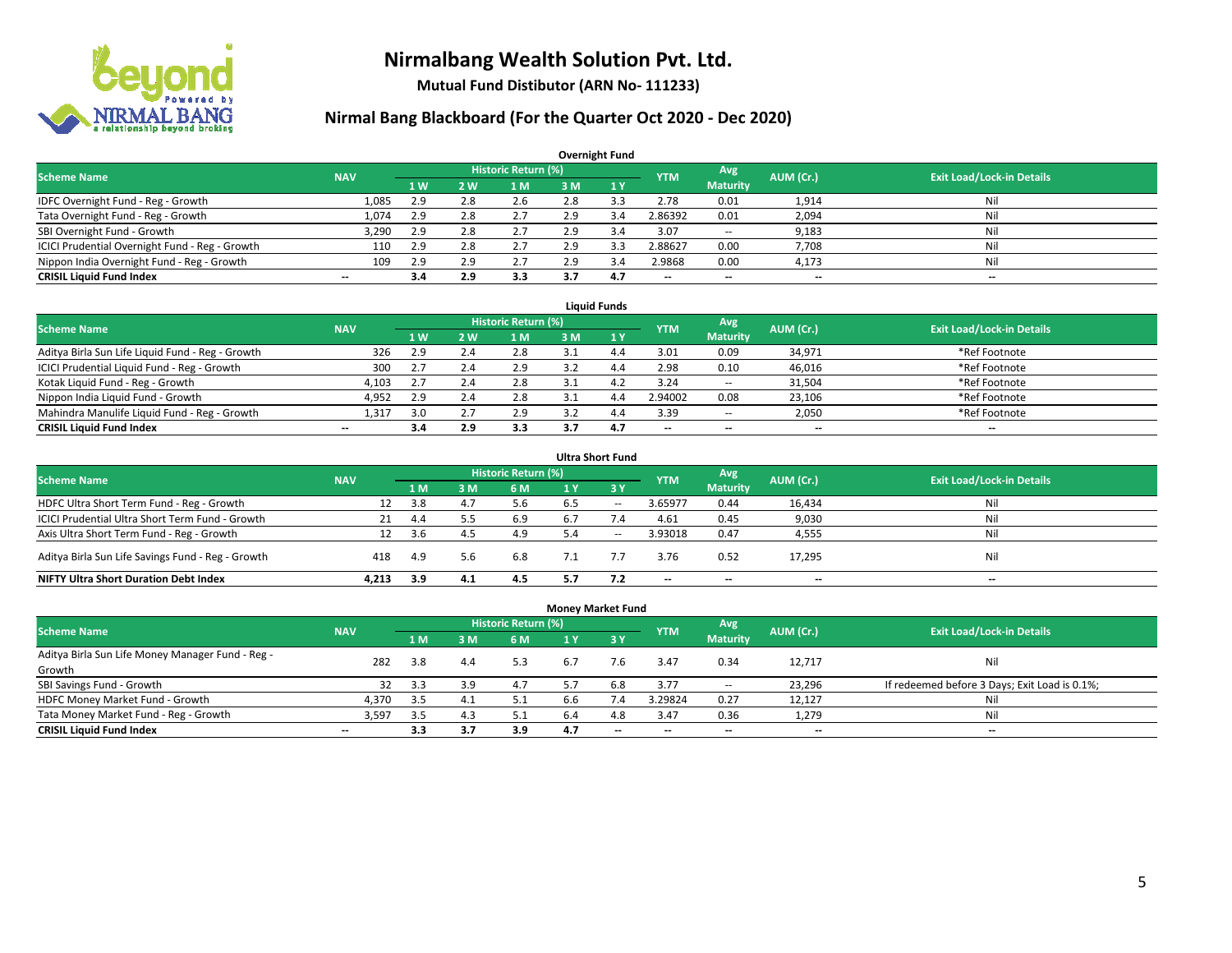

**Mutual Fund Distibutor (ARN No- 111233)**

### **Nirmal Bang Blackboard (For the Quarter Oct 2020 - Dec 2020)**

| <b>Short Term Fund</b>                           |            |    |      |     |                     |       |  |            |                 |           |                                  |  |  |
|--------------------------------------------------|------------|----|------|-----|---------------------|-------|--|------------|-----------------|-----------|----------------------------------|--|--|
| <b>Scheme Name</b>                               | <b>NAV</b> |    |      |     | Historic Return (%) |       |  | <b>YTM</b> | Avg             | AUM (Cr.) | <b>Exit Load/Lock-in Details</b> |  |  |
|                                                  |            |    | 1 M  | 3 M | 6 M                 | 1 Y   |  |            | <b>Maturity</b> |           |                                  |  |  |
| HDFC Short Term Debt Fund - Growth               |            | 25 | 8.0  | QQ  |                     | 11.2  |  | 5.41       | 3.55            | 16,907    | Nil                              |  |  |
| Nippon India Short Term Fund - Growth            |            |    | 74   | 9.8 | 9.6                 | $Q$ 5 |  | 5.11       | 2.66            | 8,971     | Nil                              |  |  |
| <b>ICICI Prudential Short Term Fund - Growth</b> |            | 46 | -8.1 |     | 10.6                | 10.9  |  | 5.11       | 3.50            | 22,802    | Nil                              |  |  |

|                                              |            |                     |                |     |     | <b>Low Duration Fund</b> |            |                 |                  |                                  |
|----------------------------------------------|------------|---------------------|----------------|-----|-----|--------------------------|------------|-----------------|------------------|----------------------------------|
| <b>Scheme Name</b>                           | <b>NAV</b> | Historic Return (%) |                |     |     |                          | <b>YTM</b> | Avg             | <b>AUM</b> (Cr.) | <b>Exit Load/Lock-in Details</b> |
|                                              |            | '1 M                | : M            | 6 M |     |                          |            | <b>Maturity</b> |                  |                                  |
| HDFC Low Duration Fund - Growth              | 45         |                     |                | 8.9 | 8.2 |                          | 4.91       | $\sim$          | 24,753           | Nil                              |
| ICICI Prudential Savings Fund - Reg - Growth | 413        | 9.0                 | O <sub>1</sub> |     | 8.6 |                          | 4.36       | 2.10            | 30,111           | Nil                              |
| Kotak Low Duration Fund - Std - Growth       | 2,609      | 4.8                 |                |     | 8.1 | 70                       | 4.72       | $\sim$          | 14.064           | Nil                              |

| <b>Banking &amp; PSU Bond Funds</b>                 |            |    |     |            |                     |      |     |            |                 |           |                                  |  |  |
|-----------------------------------------------------|------------|----|-----|------------|---------------------|------|-----|------------|-----------------|-----------|----------------------------------|--|--|
| <b>Scheme Name</b>                                  | <b>NAV</b> |    |     |            | Historic Return (%) |      |     | <b>YTM</b> | Avg             | AUM (Cr.) | <b>Exit Load/Lock-in Details</b> |  |  |
|                                                     |            |    | 1 M | . M        | 6 M                 |      |     |            | <b>Maturity</b> |           |                                  |  |  |
| HDFC Banking and PSU Debt Fund - Reg - Growth       |            | 18 |     | $^{\circ}$ | 10.9                | 10.7 | 8.6 | 5.43       | 3.88            | 10,652    | Nil                              |  |  |
| Kotak Banking and PSU Debt Fund - Reg - Growth      |            | 50 |     |            | 9.8                 | 10.8 |     | 5.5        | $\sim$          | 10.215    | Nil                              |  |  |
| Nippon India Banking & PSU Debt Fund - Reg - Growth |            | 16 | b.t |            | 9.4                 |      |     | 5.0619     | 4.64            | 7,101     | Nil                              |  |  |

| <b>Corporate Bond Funds</b>                         |            |      |      |                            |      |              |            |                          |           |                                  |  |  |  |  |
|-----------------------------------------------------|------------|------|------|----------------------------|------|--------------|------------|--------------------------|-----------|----------------------------------|--|--|--|--|
| <b>Scheme Name</b>                                  | <b>NAV</b> |      |      | <b>Historic Return (%)</b> |      |              | <b>YTM</b> | Avg                      | AUM (Cr.) | <b>Exit Load/Lock-in Details</b> |  |  |  |  |
|                                                     |            | 1 M  | 3 M  | 6 M                        | 1 Y  | $\sqrt{3}$ Y |            | <b>Maturity</b>          |           |                                  |  |  |  |  |
| ICICI Prudential Corporate Bond Fund - Reg - Growth | 23         | 7.0  | 9.2  | 9.7                        | 10.7 | 8.7          | 4.93       | 4.41                     | 18,155    | Nil                              |  |  |  |  |
| IDFC Corporate Bond Fund - Reg - Growth             |            | 9.0  | 11.3 | 11.2                       | 11.6 | 8.6          | 4.88       | 3.30                     | 22,668    | Nil                              |  |  |  |  |
| HDFC Corporate Bond Fund - Growth                   | 25         | -8.1 | 10.5 | 10.7                       |      | 9.2          | 5.14621    | 4.61                     | 26,279    | Nil                              |  |  |  |  |
| Kotak Corporate Bond Fund - Std - Growth            | 2,889      | -8.3 | 9.6  | 10                         | 9.8  | 8.8          | 5.08       | $\overline{\phantom{a}}$ | 7,981     | Nil                              |  |  |  |  |

| <b>Credit Risk Fund</b>                    |            |    |      |     |                     |    |            |            |                        |           |                                                                       |  |  |
|--------------------------------------------|------------|----|------|-----|---------------------|----|------------|------------|------------------------|-----------|-----------------------------------------------------------------------|--|--|
| <b>Scheme Name</b>                         | <b>NAV</b> |    |      |     | Historic Return (%) |    |            | <b>YTM</b> | Avg<br><b>Maturity</b> | AUM (Cr.) | <b>Exit Load/Lock-in Details</b>                                      |  |  |
|                                            |            |    |      | 3 M | 6 M                 |    | <b>73Y</b> |            |                        |           |                                                                       |  |  |
| ICICI Prudential Credit Risk Fund - Growth |            | 23 | 10.6 |     | 12.7                |    | 8.5        | 7.85       | 2.75                   | 6,685     | If redeemed before 1 Year; Exit Load is 1%;                           |  |  |
| HDFC Credit Risk Debt Fund - Reg - Growth  |            | 18 | 12.7 |     | 16.5                |    | -8.1       | 8.54871    | 2.62                   | 6,480     | If redeemed before 12 Month; Exit Load is 1%; If redeemed bet. 12     |  |  |
|                                            |            |    |      |     |                     |    |            |            |                        |           | Month to 18 Month; Exit Load is 0.5%;                                 |  |  |
| SBI Credit Risk Fund - Growth              |            |    |      |     |                     |    |            |            |                        |           | If redeemed before 12 Month; Exit Load is 3%; If redeemed bet. 12     |  |  |
|                                            |            | 34 | 8.5  |     | 12.4                | 10 |            | 7.55       | $- -$                  |           | 3,699 Month to 24 Month; Exit Load is 1.5%; If redeemed bet. 24 Month |  |  |
|                                            |            |    |      |     |                     |    |            |            |                        |           | to 36 Month; Exit Load is 0.75%;                                      |  |  |

#### 6